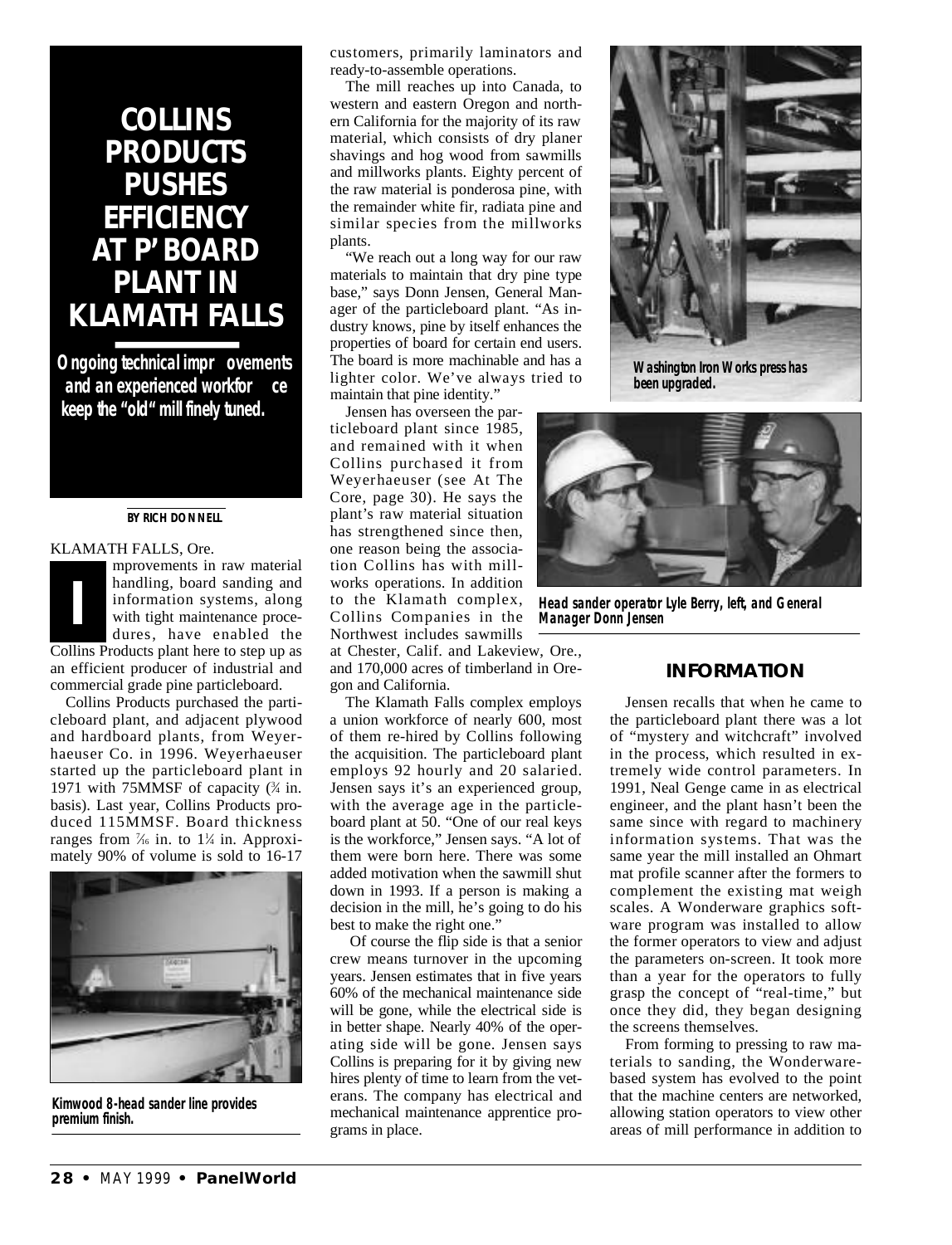## **TESTING STRAW**

he Collins Products particleboard plant may soon be putting barley straw in its board. The Collins Foundation donated \$300,000 to Oregon State University for studying straw, and the research found that the basin in which Klamath Falls is located provides an abundance of it, some 100,000 tons, as well as favorable characteristics, such as light color. **T**

Collins won't go to 100% straw board, says General Manager Jensen, because the required isocyanate binder is a huge expense. But the research indicates that perhaps as much as 20% straw can go into a board and not require a switch from the urea formaldehyde currently being used. A hammermill would break up the straw, which would be brought to the mill baled.

Jensen says the mill plans to conduct tests later this year that will put 3- 4% straw into the core, hoping that the longer fiber adds strength to the board. The effort would fit nicely into the company's environmental ideology.

monitoring and adjusting their own stations, which has been tremendously enlightening to many operators who had been working at the mill for years, but had never seen, much less understood, other functions of the mill.

"We still have tons of information that we don't use," Jensen says. "But it seems like every month a different operator will come up with a new graph and say 'I noticed this.' In the past, when something went wrong, it was blamed on the weather or the moon or the resin companies, but now we have a very good reason why it happened."

## **OPERATION**

Except for the recycled sander dust, less than 5% of the mill's raw material comes from the plant grounds, and that's ply trim from the plywood plant.

The mill had a history of explosions in the raw material area, such as at the bins and bucket elevators, mainly because it was designed to handle larger material, and as the the material became finer and finer, more dust was created. One explosion actually blew the walls off the storage building in 1993. It became a policy that nobody could be in

the raw material building when anything in the plant was running, which meant that any plug-up in raw material handling caused the entire plant to be shut down. The plant ran at 50% capacity because of this, until a new raw material system, with everything moved outside, started up in 1994 and which has been upgraded.

The new system emphasizes screening, whereas the old system pushed material through the refiners with minimal screening beforehand and none afterward. In addition to two Bauer 418 double disc refiners, the old system included



**Raw material handling has undergone major overhaul.**

six Pallmann flakers. The old system dumped sander dust in the surface of the board, and the same dose went in whether it was a  $\frac{1}{2}$  in. board or  $1\frac{1}{2}$  in. The rest of the dust went to a sander dust fired boiler that was the steam source for the entire plant site.

The new system has removed the flakers, kept the two refiners and added a Bliss hammermill. Probably 60% of material gets into the board without touching the refiner. Everything that goes into the surface is screened after it comes out of the refiner.

Today sander dust is going into the surface and core of the board, following considerable lab testing with Neste

urea formaldehyde resin, which determined the amount of dust that can be put back in the board without impacting the properties or raising glue usage.

Core and surface raw material is weighed on two Thayer weigh scales, and from that weight is determined the percentage of sander dust that can be injected into either the core or surface. For example, if the mill is bringing 20,000 lbs. an hour of core material into the process, and 6% dust is being used in the core, then 1200 lbs. of dust is added and mixed in prior to blending by way of adjustment of the AC drive on a variable pitch screw. On average, the mill puts 5% dust into the core and 8% dust into the surface.

This system started up last August at the same time the sander dust fired boiler, which was on the verge of non-compliance, was shut down. All dust is going back into the board and the properties of the board haven't changed. The complex currently operates two natural gas-fired boilers, but is negotiating with the city to install a natural gas fired cogeneration plant that will supply steam.

All raw material comes in through a big A-frame building which has one truck dump. Trucks are sent back out with bark fuel as a back haul. The particleboard mill purchases bark fuel from the plywood plant specifically for this purpose.

The only segregation on incoming raw material is for certified shavings going into certified products (see At The Core). Material is fed into a hopper with a Cat 938 front-end loader and brought with a high pressure air system to the screening system, which makes four separations: over 2 in., which falls into a fuel box and which accounts for a very small fraction of incoming material; <sup>3</sup> ⁄<sup>16</sup> in. to 2 in., which goes to the core silo and overs system, which uses the Bliss hammermill as the core refiner; under  $\frac{1}{8}$  in., which goes to the surface silo; and between  $\frac{3}{6}$  in. and  $\frac{1}{8}$  in.,  $\geq 31$ 



**Out of sander, pieces drop to grade bins.**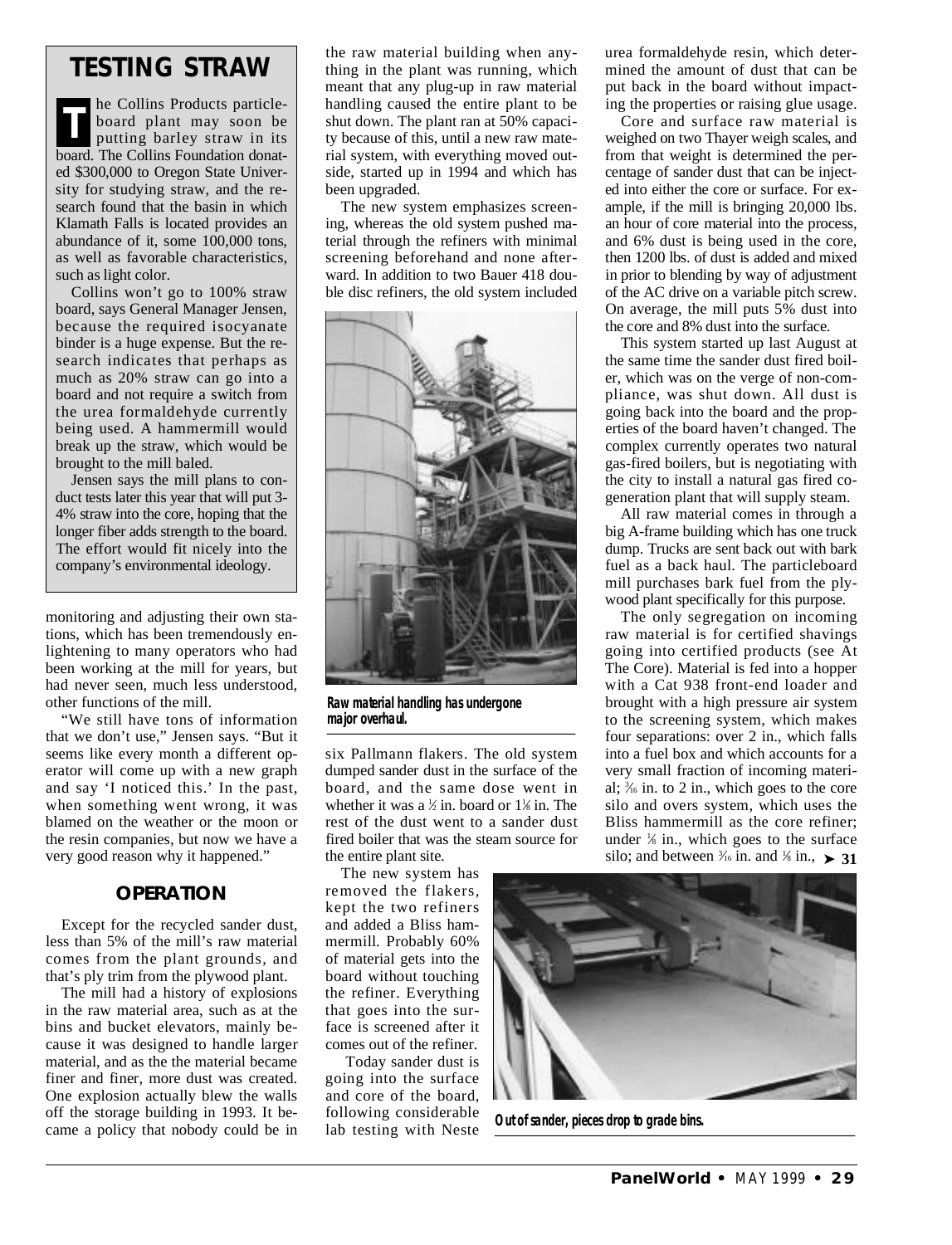# **C O R E AT THE**

# **C O L L I N S COMPANIES C O N T I N U E S TO SET PACE IN FOREST AND PRODUCT CERTIFICATION**

**Klamath Falls mills are pr oducing** certified par ticleboard **and plywood.**



**RICH DONNELL EDITOR** 

#### KLAMATH FALLS, Ore.



Collins Companies, privately owned and headquartered in Portland, Ore., does. The quote sheds considerable light on the aggressive efforts of this company to be a leader in "forest products industry environmentalism." Those last four words are mine, but they seem to fit.

I knew quite a bit about Collins Companies before I toured its particleboard operation in Klamath Falls in February. Another one of our magazines, *Timber Processing*, had named company President and CEO, Jim Quinn, as 1998 Man of the Year. A major reason was because Quinn was spearheading the company's role in forest certification.

This means that the company's three bodies of timberland, Collins Almanor Forest (94,000 acres) in northeastern California, Collins Lakeview Forest (75,000 acres) in southern Oregon and northern California, and Collins Pennsylvania Forest (124,000 acres) in the Allegheny Mountains of northern Pennsylvania, have been certified as "managed in an environmentally and socially responsible manner" by Scientific Certification Systems in accordance with the rules of the Forest Stewardship Council. In fact Collins was the first privately owned forest products company in the U.S. to be evaluated and certified by this independent, non-industry affiliated third party.

I had heard, since our magazine's recognition of Quinn, that Collins Companies had taken the next step and was manufacturing a little bit of certified plywood and particleboard. This means that through what is called "chain of custody" the plywood and particleboard have been produced with raw material from a certified forest. Thus Collins can sell its certified panel as a finished product, or it can sell it as perhaps a core to another company to be used as a substrate in that company's certified product. The end result is that these finished products will be certification-stamped, and the hoped-for marketing advantage is that the customer will pay a little more for the certified product because the customer knows it's environmentally sound.

The other positive for Collins Companies, in non-monetary language, is that it knows its forests and raw material management procedures have undergone rigid auditing and its certified finished products have environmental merit, which may come across as sort of a right-thing-to-do, feel-good benefit. However, it's not surprising that Collins Companies is leading the certification pack. Nearly 60 years ago, third-generation owner Truman Collins was promoting and implementing sustainable forestry with the ecosystem in mind.

Particleboard General Manager Donn Jensen took me through the mill and our first stop was the raw material area. He pointed to a large pile of "certified" dry shavings. These shavings are brought in from Collins' Chester sawmill, where they were once part of certified logs from Collins' certified Almanor Forest. When getting ready to use the certified shavings, the particleboard operation is cleansed of previous debris buildup so it doesn't mix with the certified shavings.

Jensen says the definition of certified allows down to 70% certified shavings in the board makeup. Collins has put some sander dust back into the board, making the board 85% certified. Collins had produced 20 truckloads of certified particleboard when I visited. Some of it had gone to a college for shelving; some to Columbia Plywood

**"I was skeptical at first, especially being in the wood p roducts business and then you start hearing about environmental movements. But this whole approach takes the needs of mankind into consideration."** 

as a core for overlaying with plywood. Though only a small percentage of certified board is currently being produced, Jensen says, "our corporate direction is that way."

Jensen also informed me that Collins Companies is a member of The Natural Step, which, and I quote, "is a non-profit international environmental organization working to build an ecologically and economically sustainable society, and dedicated to shifting people and businesses away from linear resource-wasting, toxic-spreading methods of materials handling and manufacturing toward cyclical resource-preserving methods." Along with Collins Companies, some of the other members include Nike, McDonald's, Johnson Wax and Electrolux.

Collins has created teams at the Klamath complex for implementation of The Natural Step concepts. For example, they monitor water and energy usage and promote ways to maximize or reduce usage that benefit both the